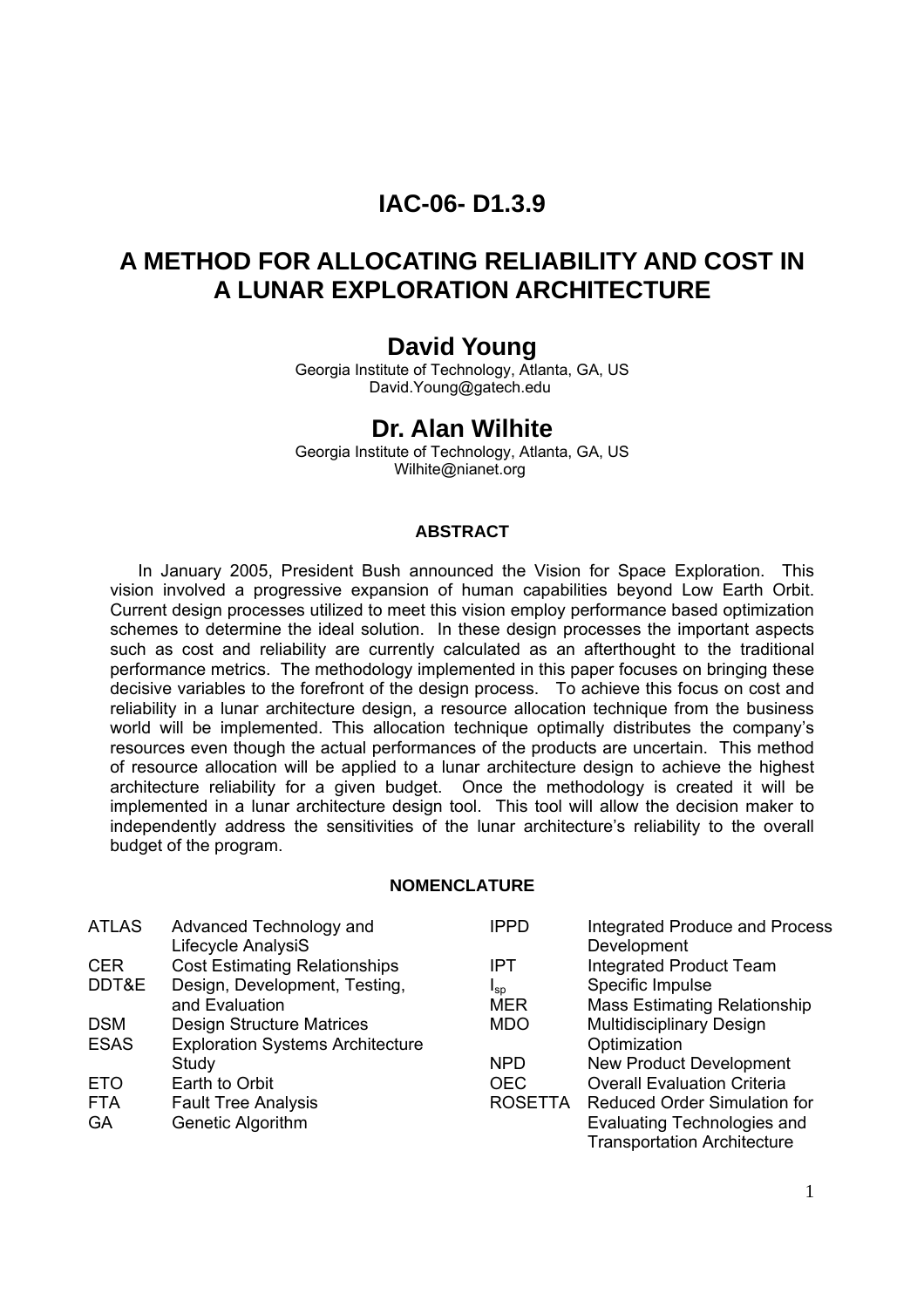| <b>RSE</b>  | <b>Response Surface Equation</b>    |
|-------------|-------------------------------------|
| <b>RSM</b>  | <b>Response Surface Methodology</b> |
| <b>SSDL</b> | Space Systems Design                |
|             | Laboratory                          |

STS Space Transportation System

## **INTRODUCTION**

The purpose of the research is to improve on the design practices currently employed by the aerospace community. Currently top level design discriminators such as cost and reliability are calculated as afterthoughts to the design process. Cost and reliability are then used as the decision maker's criteria to determine the ideal solution. The methodology implemented in this paper focuses on bringing these decisive variables to the forefront of the design process. Once reliability and cost are independent variables they can be manipulated to meet the design requirements set out by the customer. This process will directly address the top level requirements early in the design process before the architecture design is set.

To achieve this methodology of making cost and reliability independent variables in the architecture design, a resource allocation technique from the business world will be implemented. Typically in the business world a company will have many competing products that will vie for a limited number of resources. Theories exist on how to appropriately distribute the company's resources even though the actual performances of the products are uncertain. This problem is very similar to the cost and reliabilities of different components of a lunar architecture design. There is a set amount of resources (total architecture costs and reliabilities) that must be allocated to the different vehicles that make up the lunar architectures. Once the methodology is created, the method will be implemented in a lunar architecture design tool. This computational tool will allow the decision maker to independently change cost and reliability goals and see the lunar architecture design change dynamically.

This lunar architecture design tool will be especially useful when combined with the Integrated Product and Process Development process. The IPPD process's goal is to make decisions with the most knowledge possible. This is typically accomplished through the use of Integrated Product Teams to get the opinions the many disciplines involved in the

design process. The proposed methodology will further expand on this idea by providing the decision makers with information about how the budget of the project affects the design choices and the reliability of the system. This methodology will effectively bring the top level decision makers into the IPTs and demonstrate how changing programmatic parameters such as budget affect the vehicle design in real time.

This paper begins with an in-depth look into the motivation behind including investment as an independent variable in the design project. This includes a historical look at past NASA projects such as Apollo, the Space Transportation System, and the Exploration, Systems, Architecture Study. Problems with the current design problem are then addressed and a proposal for the solution of applying investment as an independent variable is presented.

## **MOTIVATION**

 The focus of NASA's design philosophies has changed significantly since its inception in the 1958. Early on in NASA's history the agency's design philosophy was focused on the performance aspects associated with space flight. The Apollo program is an example of this performance based design philosophy.

The Apollo program, and its predecessors Mercury and Gemini, were motivated by international competition between the Soviet Union and the United States. This motivation resulted in a successful lunar program that met the requirements to land on the moon. but failed to provide a sustainable architecture. After the success of Apollo 11, the next six Apollo missions, five lunar landings, were based on the motivation of scientific research and the desire to gain a better understanding of the origin of Earth. Unfortunately this goal was not nearly as captivating as that of international competition; and the cost, \$2.5 Billion FY72, was prohibitive [\[1\]](#page-9-0). The political and social environment of the 1970s deemed the Apollo program as unsustainable and therefore was terminated with the last lunar mission of Apollo 17 in 1972. The resulting Apollo program cost over \$25.4 billion, with only the building of the Panama Canal rivaling the Apollo program's size as the largest nonmilitary technological endeavor ever undertaken by the United States [[2\]](#page-9-1).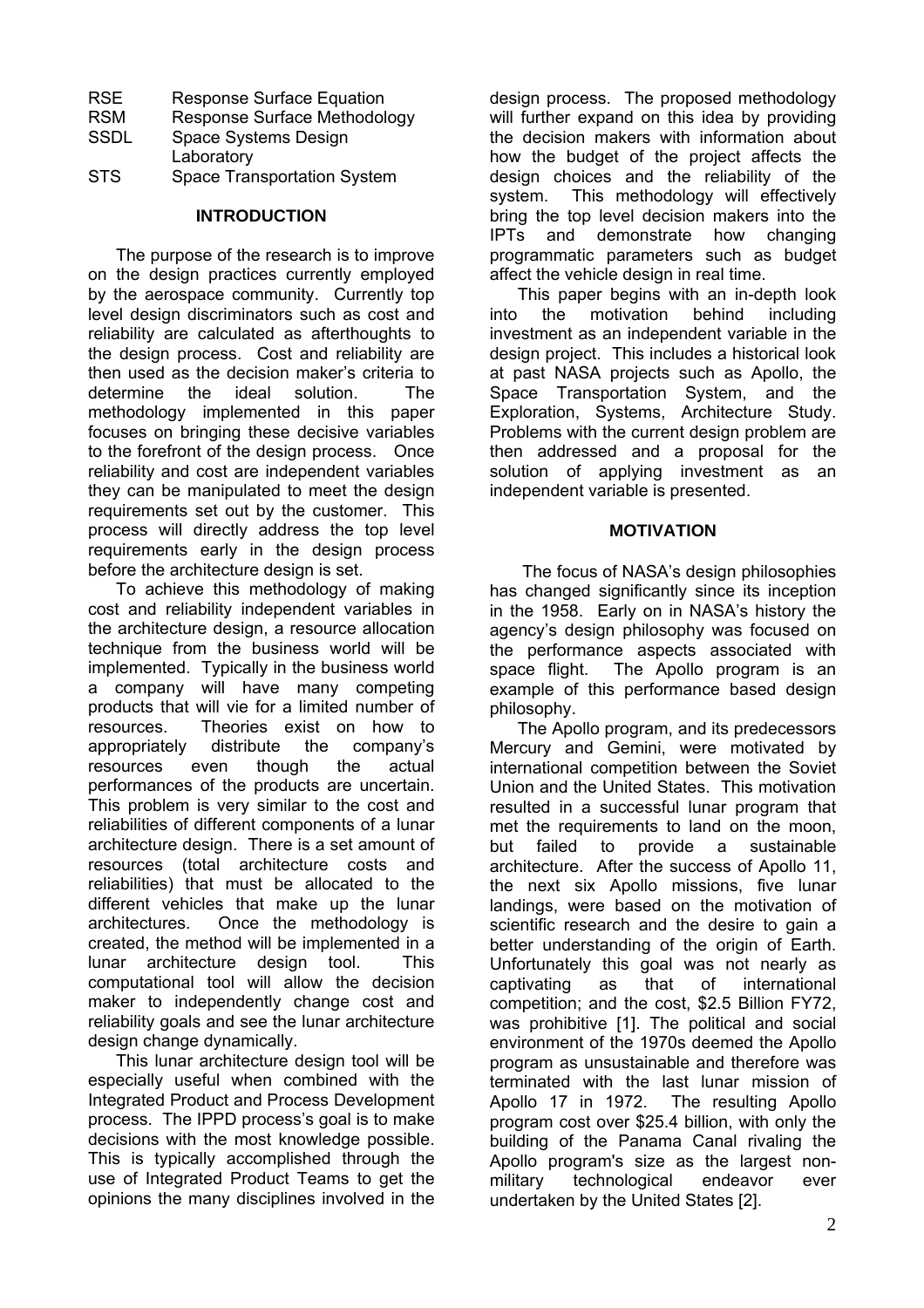NASA's next major design initiative was the Space Transportation System (STS). After the unsustainable Apollo program, there was a paradigm shift in the criteria used to select vehicles. Spacecraft were no longer being selected based upon the typical performance discriminators, but now cost and reliability were of increased importance to the customer. As the NASA budget began to shrink in the post-Apollo era the use of cost as a discriminator has become a priority. The STS program had undergone significant redesigns to try and reduce the cost of the system. There are many examples of less than optimum performance choices being made to decrease costs of the STS system. These include the use of aluminum instead of the more durable titanium for the orbiter, an expendable external tank instead of a reusable tank, and the use of solid rocket boosters instead of higher performance liquid boosters. Each of these cost cutting measures was made to try and make the shuttle more sustainable.

Even though cost was an important factor in the design of the STS program, the actual design methodology used was still performance focused. Cost was evaluated after each concept was defined. This resulted in multiple costly redesigns of the STS concept. Even after the cost cutting measures described above were implemented there were till at least five redesigns of the STS to try and produce a reliable system (Table 1).

| <b>CASE</b>                 | 1     | $\mathfrak{D}$ | 2A    | 3     | 4     |
|-----------------------------|-------|----------------|-------|-------|-------|
| Payload<br>bay (ft.)        | 10x30 | 12x40          | 14x45 | 14x50 | 15x60 |
| Payload<br>(klbs)           | 30    | 30             | 45    | 65    | 65    |
| <b>DDTE</b><br>(SB)         | 4.7   | 4.9            | 5     | 5.2   | 5.5   |
| <b>Ops Cost</b><br>(SM/flt) | 6.6   | 7              | 7.5   | 7.6   | 77    |
| \$/Lb                       | 220   | 223            | 167   | 115   | 118   |

Table 1: STS Configuration Redesigns [[3\]](#page-9-2).

This table enumerates the design problems faced during the shuttle design process. As the requirements changed, the design process had to be completely rerun manually with performance as the main design variables. Cost was only evaluated as an afterthought and then used as a discriminator between the designs. This flawed design

process resulting in a vehicle which has never reached its cost or reliability goals. As a result the Space Shuttle cost over \$33 billion dollars to become operational with an average cost of \$1.3 Billion per flight [[4\]](#page-9-3).

In January 2004, President George W. Bush announced a new direction for NASA after the STS program. In his address to the public, the president announced a new Vision for Space Exploration in which NASA would return humans to the Moon by 2020. During the summer of 2005 the Exploration Systems Architecture Study (ESAS) team was assembled at NASA headquarters to conduct the design process to create the new lunar architecture to accomplish the Vision for Space Exploration. The team was assembled from 20 core team members from various NASA field centers with over 400 additional staff members assisting the design of the architecture.

The design process used to create the ESAS architecture is improved over that used by both the Apollo and STS engineers. As a result of the Space Shuttle accidents of the previous decade, the ESAS team had also included reliability to its list of core design criteria. The ESAS program was now considering performance, cost, and reliability in the design the new lunar architecture. Unfortunately, the ESAS team went about defining the architecture by using the traditional design process of determining performance characteristics and then defining costs for each of the contending architecture elements. The optimal vehicle elements were then chosen based upon performance, cost, and reliability. In fact the ESAS report claims nine advantages/features of the selected architecture. All nine of the advantages have to do with cost, affordability, or reliability/safety [\[5\]](#page-9-4).

Unfortunately this methodology of comparing the costs and reliabilities of elements after the design process is both inefficient and slow. A further problem occurs when the requirements of the project change. In the months preceding this paper, changing cost caps and performance constraints have caused a massive redesign of the ESAS architecture. This is causing delays in the selection of the architectures since the design process must be repeated with the new performance criteria and constraints. To date, the NASA ESAS team is still working on the redesign of the next lunar architecture.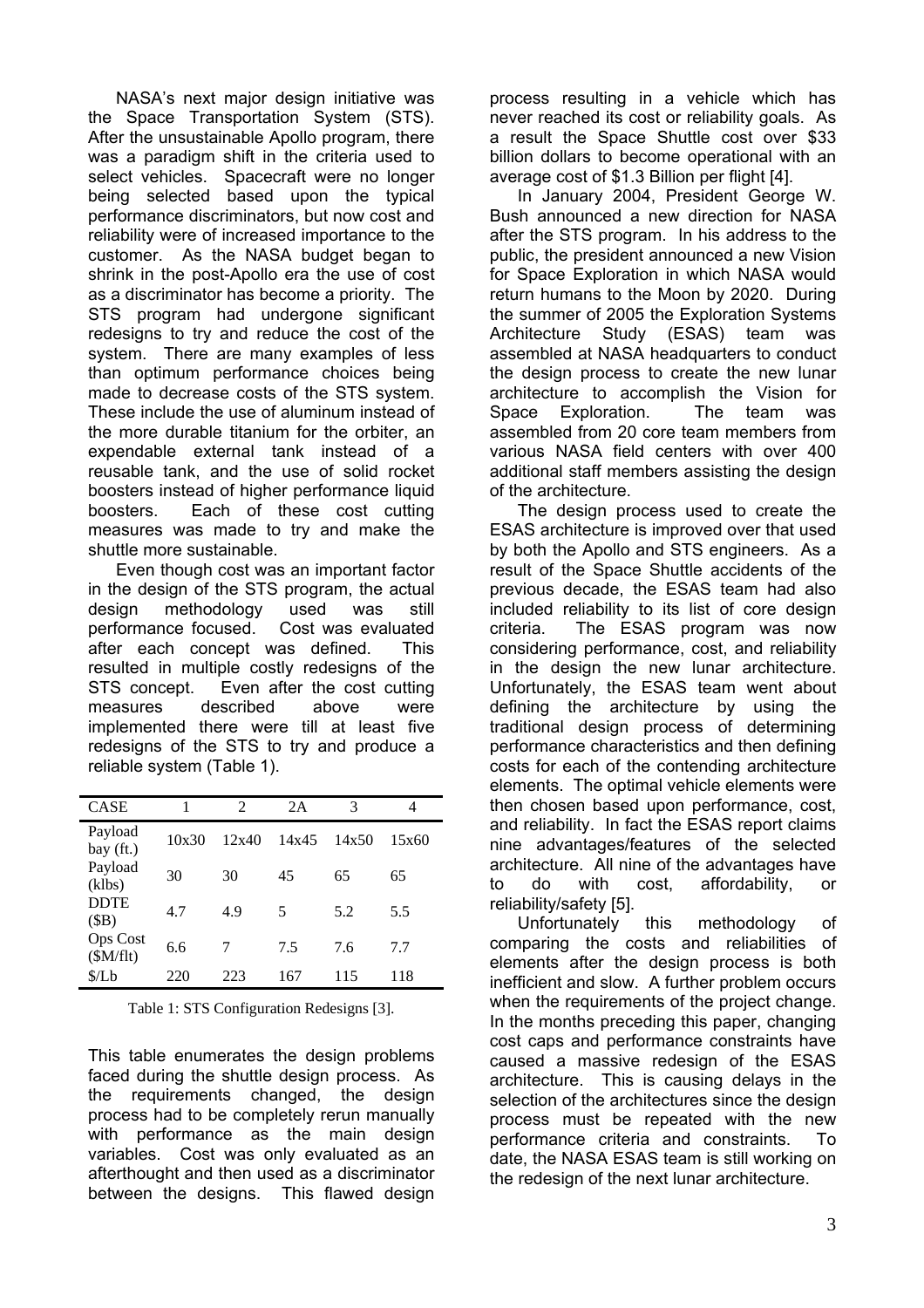#### **RESEARCH OBJECTIVES**

Failures with previous design processes to adequately address cost and reliability early on in the design process has caused delays and costly redesigns in all previous NASA programs. The main objective of this research is to create a methodology to treat investment as an independent variable in the design process with respect to reliability. This will allow the top level customer requirements such as budget and required reliability to be directly addressed by the vehicle designers. Also, if cost is included as an independent variable in a design process it can be easily traded. This will allow the decision makers to adequately understand the reliability impacts of changing budgets. This method will allow the maximum reliability of a system to be achieved for a given design budget.

To accomplish this objective the reliability of different classes of vehicles must be calculated as a function of the development cost. This will include the increased reliability resulting from;

- 1. Changing vehicle types to change the inherent reliability of the system
- 2. Increasing the inherent component reliabilities of the subsystems
- 3. Adding redundancy to an existing design
- 4. Increasing the testing of a system (ground and flight tests)

These curves will be created for different classes of vehicles. The process of creating these models is similar to the Reduced Order Simulation for Evaluating Technologies and Transportation Architecture (ROSETTA) model utilized by both the Space System Design Laboratory at the Georgia Institute of Technology [[6\]](#page-9-5), as well as the Advanced Technology and Lifecycle AnalysiS (ATLAS) tool created at NASA Marshall [[7\]](#page-9-6). Once these curves are obtained an algorithm will be created based upon the resource allocation research conducted by Kavadias, et.al [\[8\]](#page-9-7). The resulting algorithm will switch between different vehicle designs based upon the vehicle budget. This will allow the vehicle designers to see how the reliability of a vehicle increases with increasing budget. It will also allow the designer to determine a budget necessary to achieve a certain required reliability.

This design method will allocate the budget to the different elements of the architecture to produce the most reliable system. This will build on the first objective by not only choosing vehicle elements of the architecture, but also setting the ideal budget of each segment so that the optimized



Figure 1: Proposed Methodology for Lunar Architecture Reliability Based Design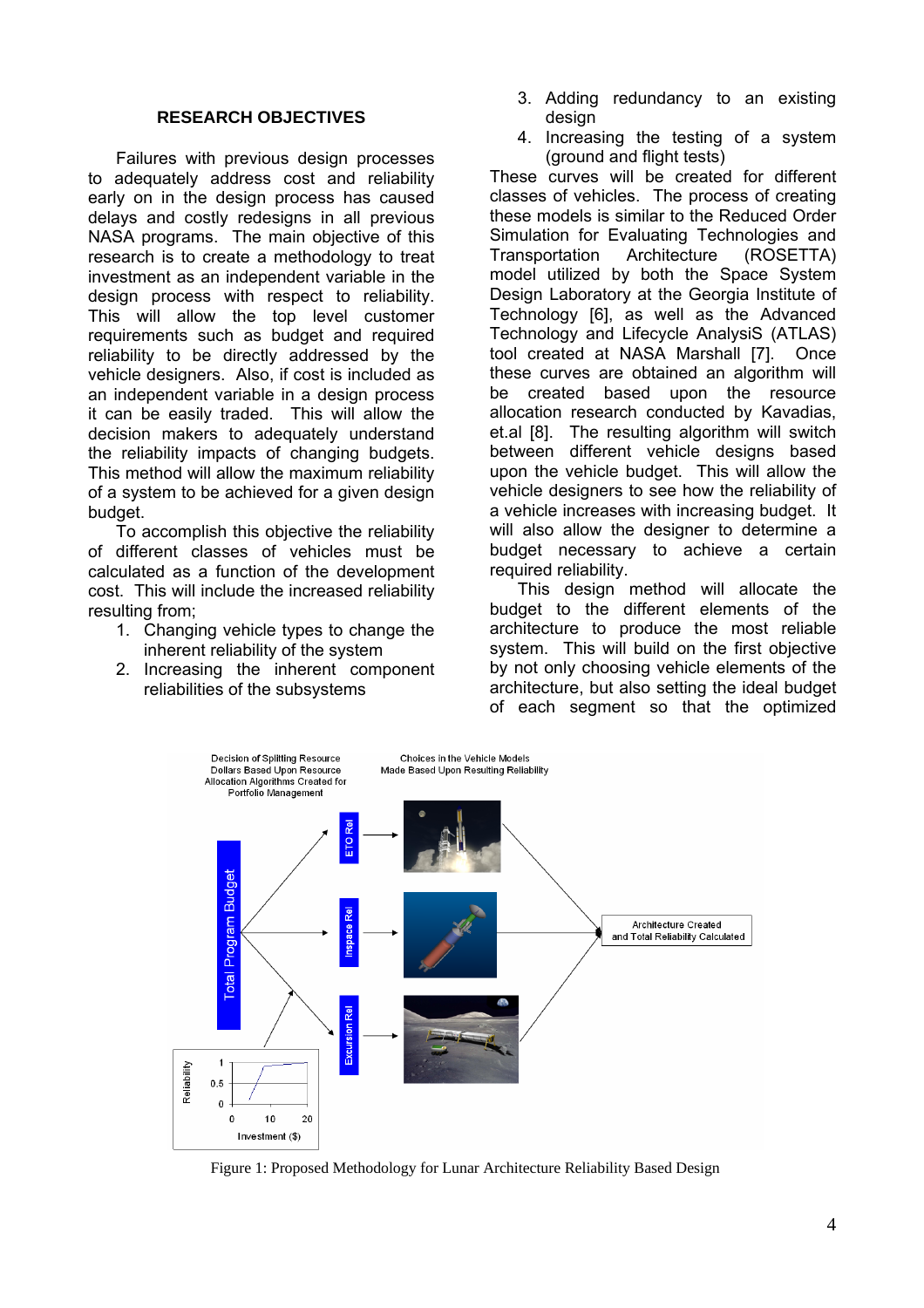reliability of the system is achieved. This will allow the designer to change the budget of the entire mission and watch the elements of the architecture change so the most reliable system is achieved. A diagram of the proposed data flow is given as [Figure 1.](#page-7-0)

This figure shows how the proposed technique will allocate the program budget to each of the segments of the lunar architecture based upon reliability vs. investment curves. The proposed algorithm will select the appropriate vehicle as well as the proper budget for each vehicle to produce the most reliable lunar architecture.

### **CURRENT CONCEPTUAL VEHICLE DESIGN PROCESS**

To treat cost as an independent variable with respect to reliability a significant change must be made in the design process used to create a lunar architecture. The current conceptual vehicle design process used at the Space Systems Design Laboratory at the Georgia Institute of Technology utilizes industry designed computational codes to evaluate a design. The conceptual design process involves a combination of multiple different design disciplines. The conceptual design process involves the combination of many different design disciplines. These disciplines are treated as individual contributing analyses to the entire vehicle design. Each of these contributing analyses is coupled, which makes a difficult design problem. This coupling requires iteration between the disciplines to close the vehicle design. A Design Structure Matrix (DSM) is used to visualize this process.



Figure 2: Typical Design Structure Matrix.

Once this analysis is defined there are many different methods to optimize the design. These are all grouped under the topic of Multidisciplinary Design Optimization

(MDO). For very complicated designs, an MDO process, which directly runs the contributing analyses, may not provide the necessary efficiency. In these cases, a Response Surface Methodology (RSM) can be used to approximate the design disciplines. Once the MDO process has been completed, closing a particular design, a ROSETTA model can be made.

A Reduced Order Simulation for Evaluating Technologies and Transportation Architecture (ROSETTA) model is a parametric design tool utilized by the Space System Design Laboratory at the Georgia Institute of Technology to quickly evaluate how changing the design variable affects a vehicle. A ROSETTA model is a spreadsheet model that uses RSM to approximate each of the design disciplines.

### **METHODOLOGY**

Ideally addressing cost as an independent variable with respect to reliability can be done with little changes to the traditional design process. This is desired since the traditional design tools utilized in the design process have all been tested and validated. Therefore the method presented in this paper will use response surface equations of the traditional design tools to evaluate the design disciplines. These disciplines will then be combined in a typical ROSETTA model to quickly evaluate the design.

ROSETTA models can affectively address the performance and cost aspects of a vehicle design, but the reliability calculations have traditionally been calculated separately. To address the reliability aspects of a vehicle design a dynamically changing fault tree will be included into the ROSETTA models. A Fault Tree Analysis (FTA) is a topdown or deductive approach to reliability modeling. This approach involves identifying the top level failure and uses an approach to identify potential causes for a system failure. Traditionally, FTA is conducted on a system once all of the elements for a vehicle are designed. For the methodology proposed in this paper a dynamically changing FTA will be included in the ROSETTA model. This FTA will include the effects of the changing component reliabilities, changing component and system redundancies, changing testing regiments, as well as changing vehicle configuration. This dynamically changing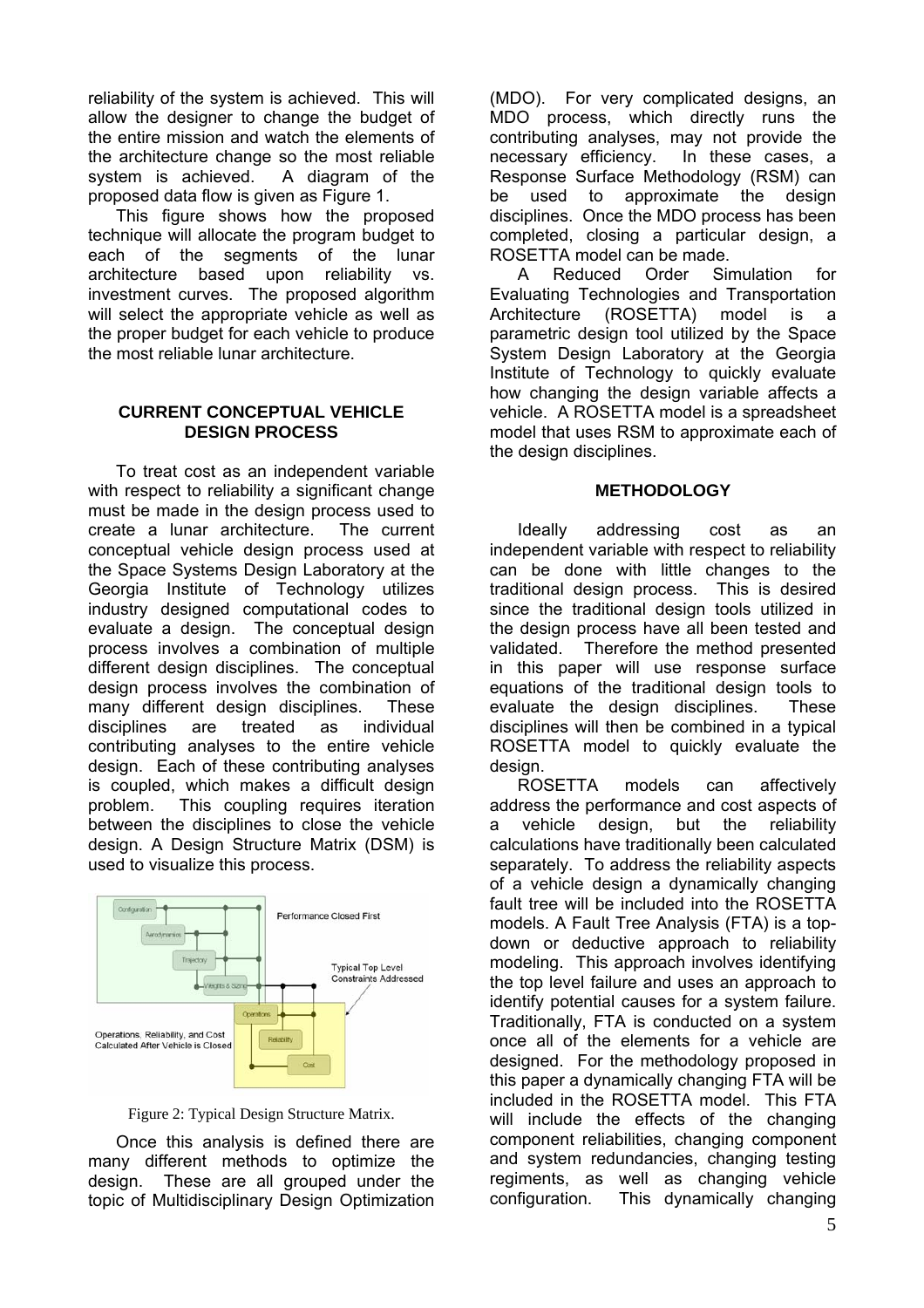fault tree will then be used to calculate the reliability of a vehicle in real time as a part of the ROSETTA model.

## Traditional Methodology

Once the dynamic reliability model is included in the ROSETTA model a traditional MDO approach of calculating the ideal system reliability for a given budget can be calculated. The problem is set up is shown as [Figure 3.](#page-7-0)

As this figure shows the total architecture reliability budget would be split between the three segments of the lunar architecture (ETO, In-space, excursion). In each segment the budget would then be split again into the three methods of increasing reliability (component reliability, redundancy, and testing). These budgets will then be translated into resulting increases in reliability through reliability vs. investment curves derived from the individual subsystem elements. These curves will then be combined into the FTA to produce the overall reliability of the system. The ROSETTA model will also calculate the performance and costs not associated with increasing reliability through the traditional design process. Once an overall cost and reliability are calculated an Overall Evaluation Criteria (OEC) will be used to calculate the balance between cost and reliability dictated by the decision maker. This OEC will then be optimized by a Genetic Algorithm to produce the best OEC based

upon a reliability investment. A Genetic Algorithm (GA) is necessary since there are both discrete and continuous variables in the design process.

This process is both cumbersome and difficult to implement. With 10 components for each vehicle and two vehicles for each segment there are over 183 variables associated with the reliability of the system. This will be a very difficult problem for the GA to solve and it gets exponentially more difficult and time consuming as the number of vehicles under consideration increase.

This optimizer based problem also has implementation and utilization issues with the management of a company. Extensive research has been done in the operations management community which state that optimization based decision making is not useful to top level managers [\[9,](#page-9-8)[10,](#page-9-9)[11\]](#page-9-10). These references have compiled data which states that top level managers want a real time tool that they can understand. Optimization based models are almost never implemented because managers can't see the impact of their decisions in real time.

### Proposed Methodology

The proposed methodology breaks into two parts. The first part involves the creation of the reliability vs. investment curves for each of the vehicle classes under consideration in the architecture model. The second part is the real time tool requested by



Figure 3: Traditional Optimizer Based Iterative Method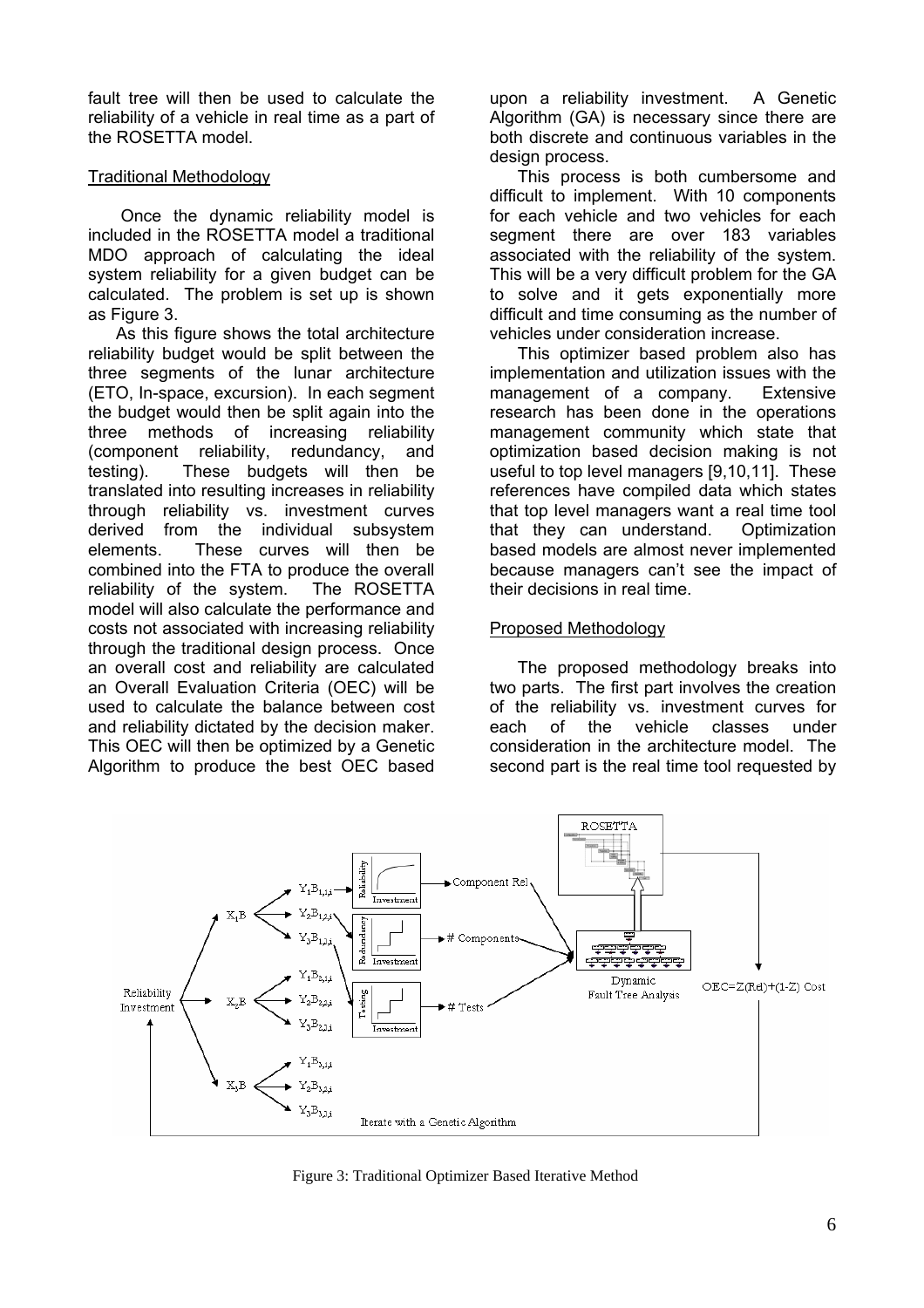

Figure 4: Proposed Two Part Methodology.

top level management to distribute the overall architecture budget to the competing segments to achieve the highest reliability for a given budget. This methodology is outlined in [Figure 4.](#page-7-0)

The first part of this methodology involves the creation of reliability vs. investment Pareto Fronts. These Pareto plots are created by the use of a Monte Carlo analysis of the design space. For each of the variables under consideration (component reliability, redundancy, # tests, and vehicle design variables) a range of allowable values will be given. The Monte Carlo analysis will then randomly change the variables and the modified ROSETTA models will then design the vehicles and calculate the overall costs and reliabilities. These costs and reliabilities will then be stored and plotted on reliability vs. cost curve. After hundreds of thousands of runs the design space will be adequately explored and the Pareto frontier will be calculated as the ideal solutions for this ROSETTA model. These Pareto fronts will then be calculated for each ROSETTA model (vehicle) under consideration.

The second part of this methodology involves the creation of a real time decision support tool that will distribute the total program budget ideally to each of the vehicles to create an ideal (highest reliability) lunar architecture for the given budget. There are many ways to accomplish this distribution of resources. Traditionally optimizer based methods have been used, but because of the

lack of implementation of these methods a marginal analysis approach will be investigated.

## Marginal Returns Analysis

In operations management, there is field of research attempting to address the problem of selecting program portfolios for a new product development within a budget constraint. New Product Development (NPD) is problem faced by all companies. Companies must choose where to allocate scare resources to achieve the highest possible return on their investment.

Optimal portfolio determination of new projects is both a difficult and uncertain problem. The difficulty of selecting a portfolio is due to the uncertainty of the success of the projects as well as the combinatorial complexity of product combinations. Loch and Kavadias propose a solution to the resource allocation problem using marginal analysis [[12\]](#page-9-11). The typical investment problem faced by companies is included as [Figure 5.](#page-7-0)

<span id="page-6-0"></span>As this figure demonstrates, a company usually has multiple product lines that share a limited resource pool. This resource pool must be divided optimally among the product lines to achieve the highest return on the resource investment. Companies will also face the decision of switching the products that are funded between periods based upon the different return vs. investment curves.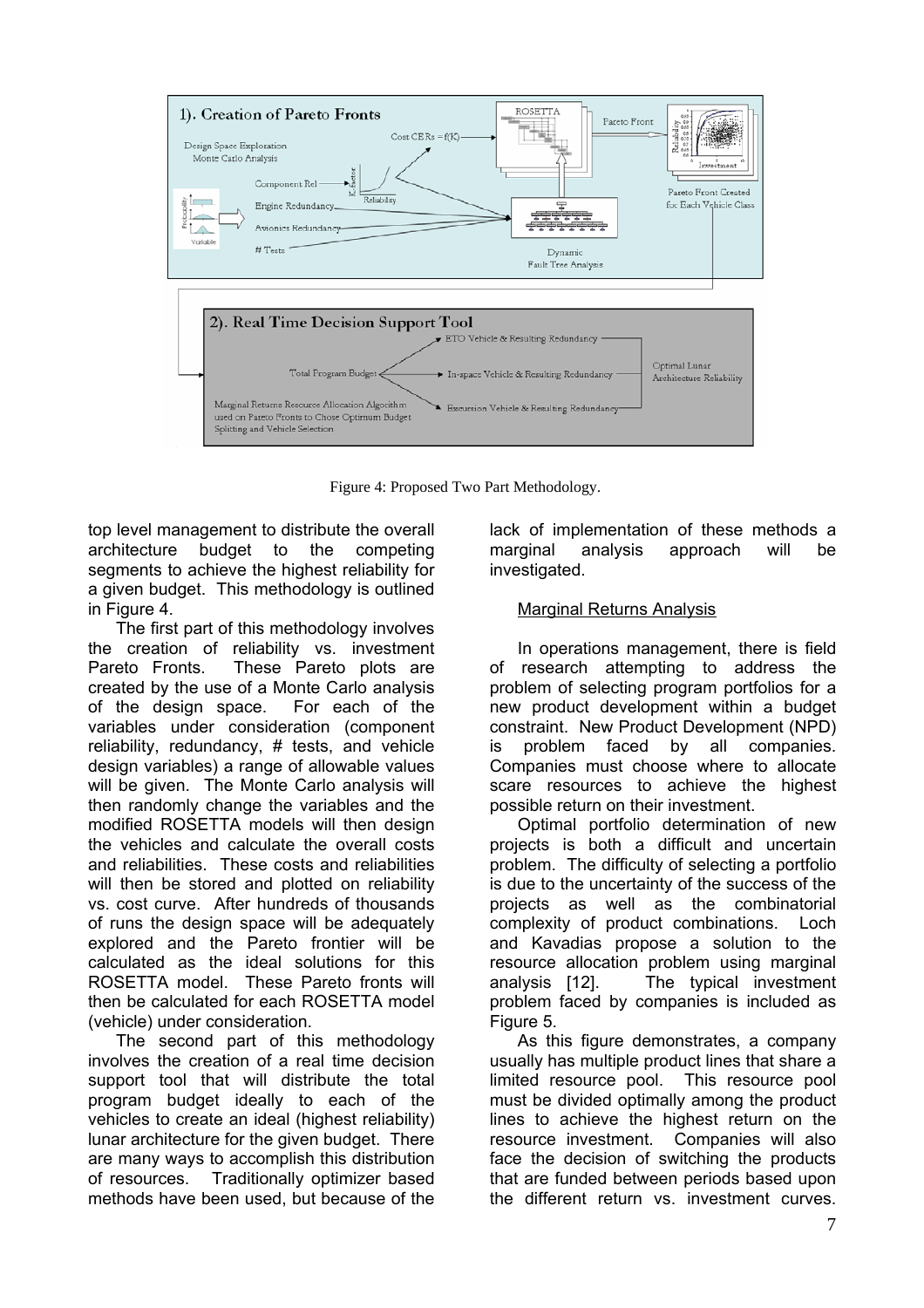This is a difficult because the value vs. investment curves are either unknown or at best uncertain.

<span id="page-7-0"></span>

Figure 5: Typical Allocation Problem Faced by Companies [\[12\]](#page-6-0).

The return functions of different products lines are uncertain, but these return functions generally fall under one of two classifications: increasing or decreasing returns. Increasing returns are applicable for product lines that are in the accelerating part of the return curves ([Figure 5\)](#page-7-0). These products generally are classified as new products that are gaining market share. As expected it is optimal to allocate all of the resources to a single project that has the highest return for investment. This was proved by mathematically by Loch [\[12\]](#page-6-0) using Lagrange multipliers.

The second type of marginal returns is the class of decreasing returns. This type of return is most representative of mature product lines. The decreasing return is classified as a return where the derivative of the return with respect to the investment is still positive, yet the magnitude of the slope of the curve is decreasing or the second derivative is negative. In this case it is found that it is optimal in every period to split the budget among the product lines according to their marginal benefits. This is described in the following equations from Loch [[12\]](#page-6-0):

| $f_{12}(\mu_1 c_{10} + c_{11})$                            | $E[\Pi_{22}]$ |  |
|------------------------------------------------------------|---------------|--|
| $f_{22}(\mu_2(B_0 - c_{10}) + B_1 - c_{11})$ $E[\Pi_{11}]$ |               |  |

 $f_{11}(c_{10})E[\Pi_{11}] - f_{21}(B_0 - c_{10})E[\Pi_{21}] + \beta(\mu_1 - \mu_2)^* f_{12}(\mu_1 c_{10} + c_{11})E[\Pi_{12}] = 0$ 

Where: C is the investment B is the budget µ is the carried over investment E[Π] potential market payoff f is the return function

These equations assume that the multiple projects return function cross. If this is not the case than the project with the highest marginal benefit is chosen. This process can be used to provide a closed solution for the investment problem with multiple projects and a set budget.

For the lunar architecture selection problem the procedure of using marginal benefits to determine the ideal portfolio only needs to be calculated for one time period. This one period optimization also differs from the multi-period optimization in that there is a minimum budget necessary to keep a project active, as well as a maximum budget in which funding in excess of this maximum no longer produces returns. These maximum and minimum budgets ( $c_{up}$  and  $c_{down}$  respectively) are constraints to the optimization problem. A further simplification of this procedure can be accomplished by drawing a line from the investment minimum to the origin. This simplification doesn't affect the optimization algorithm because a program might as well invest the minimum if it invests at all because the return is linear. This procedure is demonstrated in [Figure 6.](#page-7-1)

<span id="page-7-1"></span>

Figure 6: Investment Profile Example for Diminishing Returns [\[13\]](#page-9-12).

The procedure for solving this problem is to allocate the budget to the highest return project until another project with a higher return passes it. The algorithm will then add funding to the new project. Both projects will then be continued (and so on) until the budget is attained. This optimization problem is stated mathematically as:

$$
V(N) = \max_{c_i, i=1...N} \{ \sum_i g_i(c_i) \}
$$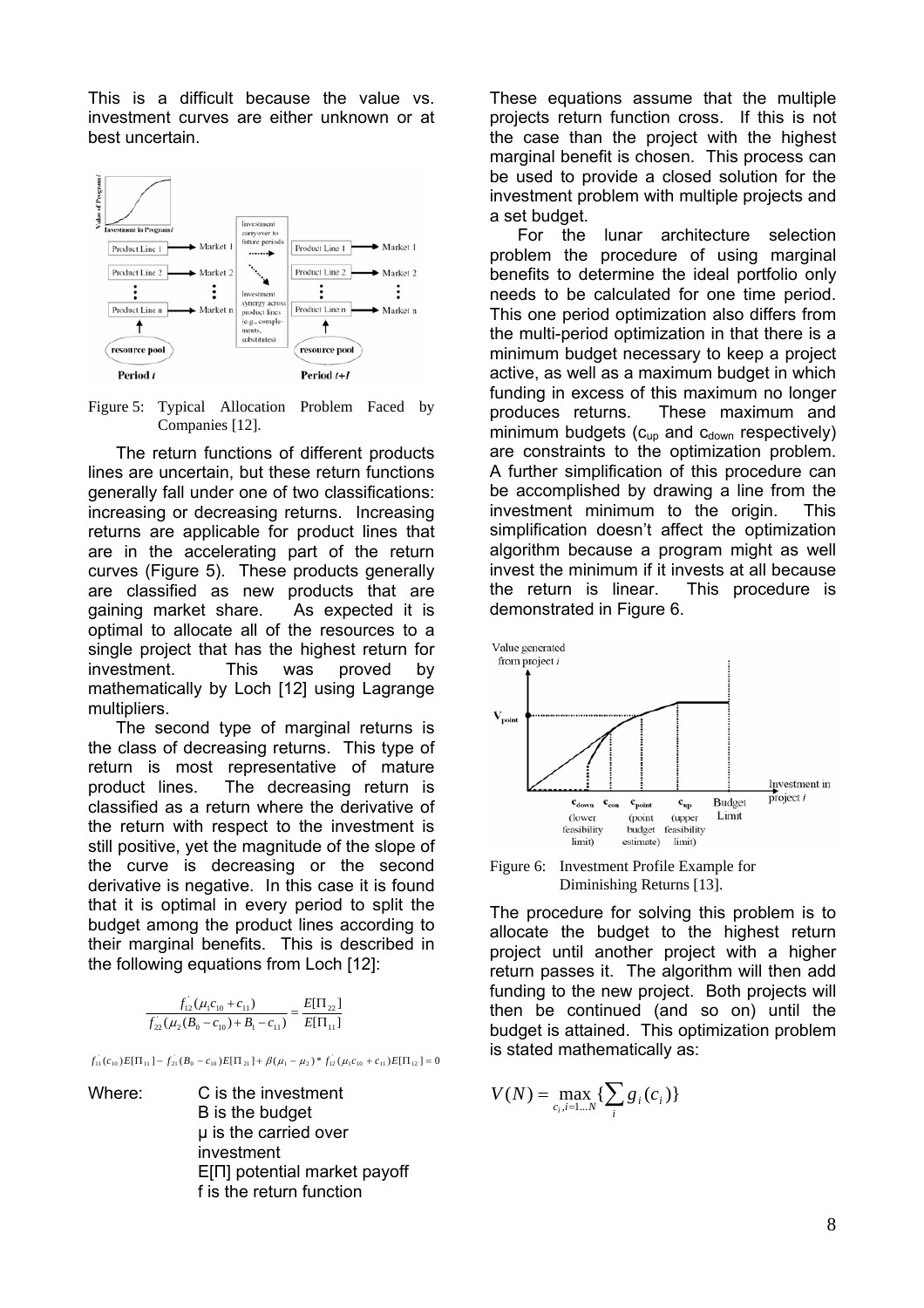#### Implementation of Marginal Returns

The first problem faced by the resource allocation dilemma is the selection of a preferred vehicle for a segment of the lunar mission. The Pareto plots for each of the vehicle classes will be plotted on one set of axes. This is shown in [Figure 7.](#page-8-0)

<span id="page-8-0"></span>

Figure 7: Nominal Vehicle Selection Problem Using Resource Allocation

For each investment point there is one ideal vehicle (vehicle that produces the highest reliability for the investment). Because only the ideal vehicle will be chosen for each segment the maximum of these Pareto plots will then be taken. for a minimum investment. This maximum will then be used in the resource allocation problem associated with dividing the budget to each of the segments.

In the case of the architecture selection there are three mission segments as described previously. Each of these mission segments has multiple vehicles that can solve the mission. These vehicles are pre-selected by the designer to be feasible for the mission. The maximum of the segment plots will then be used as the input to the architecture selection problem. This maximum and its fit are shown as [Figure 8.](#page-8-1)

<span id="page-8-1"></span>

Figure 8: Maximum of ETO Segment Reliability with Curve Fit.

This maximum plot will then be combined with the maximum plots for the other segments. These plots will then be combined into a new product development problem with the budget of each segment being allowed to change to produce the most reliable system.

The total reliability of the system is given as the product of the reliabilities of each of the segments. The resource allocation problem treats the total benefit as the combination of the benefits of each of the products. To accomplish this transformation, the log of the reliabilities of each segment will be computed. This log transformation accomplishes two goals. It allows the log probabilities of each segment to be added, and the max log-probability will be taken. The second goal is that it smoothes out the maximum reliability curves to simplify the marginal analysis. The resource allocation algorithm can then directly compute the ideal resource allocation via the marginal returns analysis described in the previous section.

There are many advantages of the proposed methodology to traditional optimizer based methodology. The first advantage is that the decision making tool can adjust in real time to get the sensitivities of the system reliability to the overall budget. A second advantage to this method is that it evolves well to larger systems. This method is good for any number of vehicles as long as a Pareto front is created for each vehicle class. Another advantage is that there is no iteration or optimizer necessary. This greatly simplifies the problem and allows management to watch the vehicle configurations and resulting reliabilities change with the changing budgets. The one main disadvantage of this methodology is the lack of a true optimizer makes the solution dependant on the number of runs completed in the Monte Carlo analysis. This disadvantage can be mitigated as long as the engineer running the analysis runs enough simulations so that the design space is fully defined in the Monte Carlo.

#### **CONCLUSION**

The research proposed in this paper attempts to improve the aerospace design process to adequately address the reliability and costs associated with a lunar architecture. The traditional design process used in the conceptual design of past NASA projects (Apollo, STS, ESAS) does not